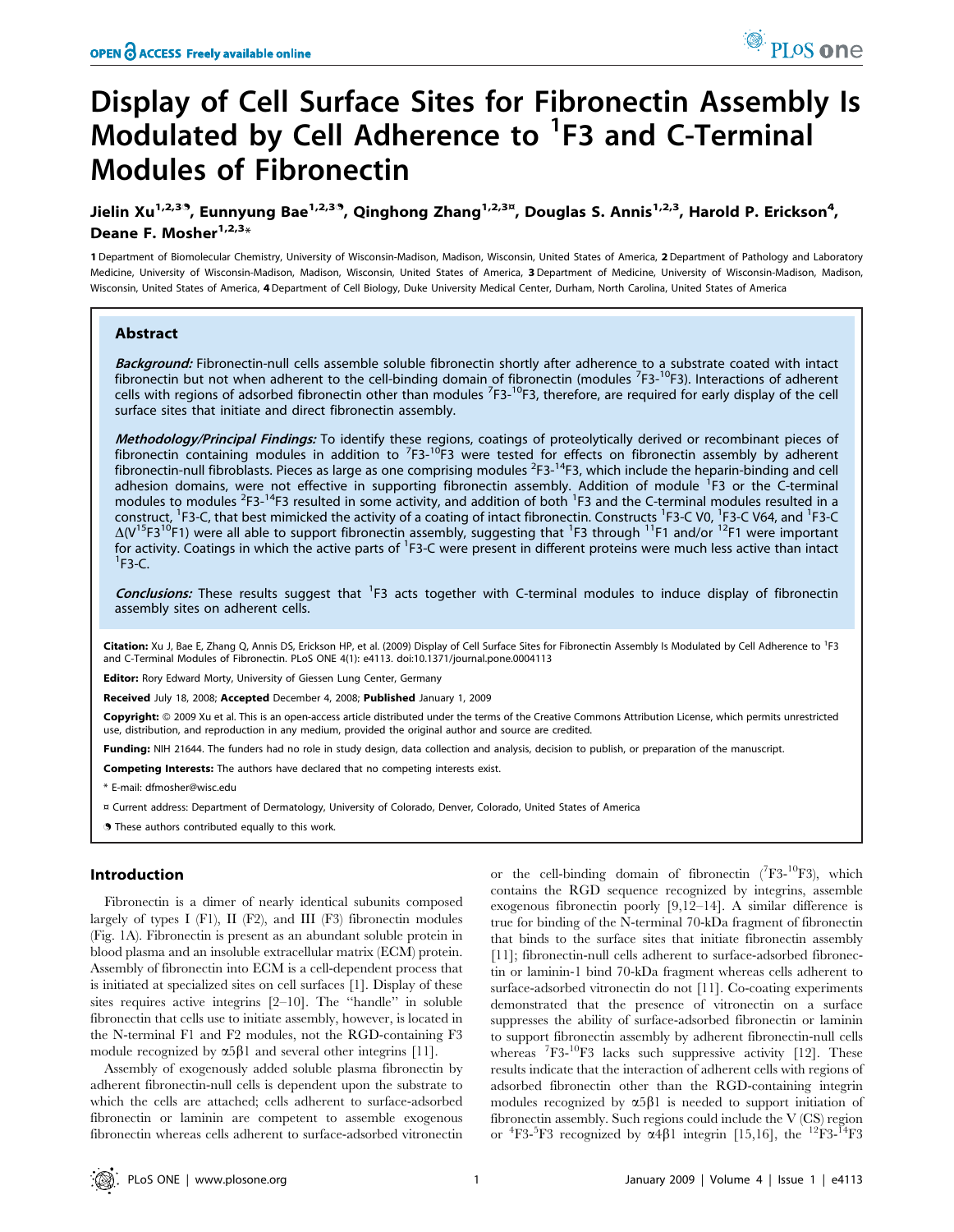

Figure 1. Diagram of proteolytic fragments, recombinant proteins, location of antigenic epitopes, and relevant features of fibronectin. (A) Diagram of modular make-up of plasma fibronectin, proteolytic fragments, and locations of antigenic epitopes and sites of proteolytic cleavage. N-termini (N) are on the outsides, and C-termini (C) are in the middle. The bulk of each subunit consists of 12 type I (thin rectangles), two type II (triangles), and 15 type III modules (thick rectangles). The subunits are joined near the C-termini by a pair of disulfide bridges. Sites of proteolytic cleavage are shown for the subunit on the right (Cath D, cathepsin D). The subunit to the left contains the alternatively spliced V region that is susceptible to trypsin. Locations of antigenic epitopes and gelatin-binding activity are shown for the subunit on the left. Monomeric fragments generated uniquely from the two subunits by trypsin, without or with (''fingerless'' fragments) prior reduction and alkylation, are shown below the subunits. Fragments generated from both subunits are shown only on the right. (B) Diagram of recombinant pieces of fibronectin. The layout is as described in panel A. Key F3 modules are indicated for the subunit on the left. These proteins were made without or with <sup>A</sup>F3 inserted between <sup>11</sup>F3 and <sup>12</sup>F3 (arrowhead), as described in the text. The pieces shown were generated using cDNA encoding subunits with the V89 version of the V region and no <sup>B</sup>F3. Modular compositions of the various recombinant proteins produced in High Five cells or E. coli are shown below. Recombinant proteins containing the C-terminus form dimers (such as <sup>1</sup>F3-C) and recombinant proteins without the C-terminus were expressed as monomers (such as <sup>1</sup>F3-<sup>14</sup>F3). (C) Diagram of the different alternatively spliced forms of the V region that we expressed in <sup>1</sup>F3-C dimers. doi:10.1371/journal.pone.0004113.g001

modules (HepII domain) that bind syndecans [17], the gelatinbinding domain that binds to cellular (type 2) transglutaminase [18,19], the GNGR sequences in type I modules that have the potential to isomerize to GisoDGR recognized by  $\alpha v \beta$ 3 [10,20], or the IGD sequences in type I modules important for the motogenic activity of fibroblasts [21]. Assembly of fibronectin by cellular fibronectin-expressing cells is less sensitive to the nature of the adherent substrate [12]. One explanation for the insensitivity is that newly secreted endogenous fibronectin mimics activities of substrate-coated fibronectin [11].

To search for the hypothesized supportive region(s) in fibronectin, sets of proteolytically generated or recombinant pieces of fibronectin were tested. Surprisingly, pieces as large as one comprising modules  ${}^{2}F3-{}^{14}F3$ , which contain the heparin-binding and cell adhesion domains, were only minimally active in supporting fibronectin assembly. In contrast, pieces in which the

1<sup>st</sup> type III module (<sup>1</sup>F3) and C-terminal modules (including V region, <sup>15</sup>F3, and <sup>10</sup>F1-<sup>12</sup>F1) flanked <sup>2</sup>F3-<sup>14</sup>F3 (see Fig. 1B) were nearly as active as full-length fibronectin.

#### Materials and Methods

#### Cells

Fibronectin  $-\prime$  (fibronectin-null) fibroblastic cells from fibronectin  $-\prime$  mouse embryonic stem cells were derived and handled as described previously [12,22].

## Preparation of adhesive substrates and cells for experiments

The adhesive proteins were usually diluted to 20 nM in phosphate buffered saline, pH 7.4 (PBS) prior to coating overnight at  $4^{\circ}$ C of glass cover slips or wells of 24-well tissue culture plates.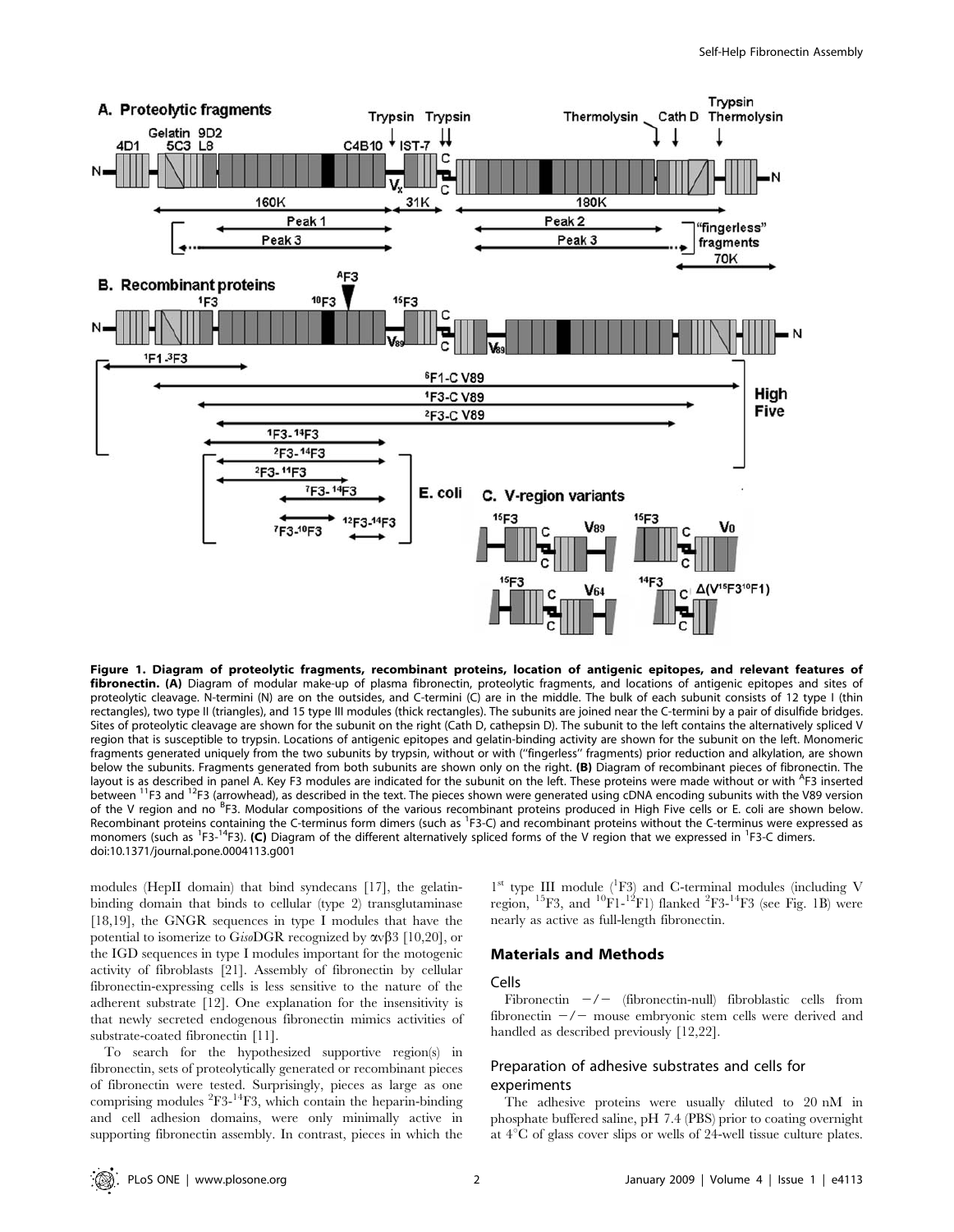The surfaces were then coated with 1% fatty acid-poor bovine serum albumin (BSA, Sigma, St. Louis, MO) for 40 min at  $37^{\circ}$ C and washed with PBS. Cells, which had been suspended from confluent monolayers by trypsinization followed by inhibition of trypsin with fetal calf serum and repeated centrifugation alternating with suspension in PBS to remove serum proteins, were seeded in the coated wells at  $37^{\circ}$ C in Dulbecco's modification of Eagle's medium (DMEM, Cellgro Mediatech, VA) supplemented with 0.2% fatty acid-poor BSA. The number of cells added was determined in pilot experiments to result in monolayers of spread cells 60,70% confluent after 4 hr.

### Preparation of fibronectin and proteolytic fragments of fibronectin

Human fibronectin was purified from a fibronectin-rich side fraction of plasma processing by precipitation of contaminating fibrinogen by brief heating at  $56^{\circ}$ C followed by chromatography on DEAE-cellulose [23].

A schematic of the fibronectin proteolytic fragments and recombinant constructs are shown in Fig. 1.

''Fingerless'' fibronectin was prepared by reduction and alkylation, limited trypsin treatment, and gel filtration [24]. The method is based on the finding that disulfide modification greatly increases the susceptibility of N- and C-terminal type I and II modules to trypsinization [25]. A mixture of fragments was obtained [24]. This mixture was dialyzed against buffer A (25 mM Tris pH 7.4, 50 mM NaCl) and applied to an anionic exchange column (monoQ HR 5/5, GE Healthcare, Piscataway, NJ) in an Akta FPLC (GE Healthcare). Proteins were separated by linear gradient of buffer B (25 mM Tris pH 7.4, 1 M NaCl) and characterized by immunoblotting with previously characterized monoclonal antibodies L8, 9D2, C4B10, or IST-7 [26] or antibodies 4D1 or 5C3 generated at the University of Alabama-Birmingham [27]. For the immunoblotting, peroxidase-conjugated goat anti-mouse IgG (H+L) (Jackson ImmunoResearch, West Grove, PA) was used as a secondary antibody.

Gelatin-binding 160/180-kDa fibronectin fragments were purified from a limited tryptic digestion of native plasma-derived fibronectin [28]. The C-terminal 31-kDa fragment was purified from the non-gelatin-binding fraction of the same limited tryptic digest [29]. The N-terminal 70-kDa catheptic D fragment of fibronectin was purified as described previously [24].

#### Recombinant proteins

Proteins are named according to their N- and C-termini with the nomenclature of Campbell et. al. [30]. Also included in the name are "A" if <sup>A</sup>F3 was present and the version of the V-region [31–35].

Bacterially synthesized recombinant proteins <sup>7</sup>F3-<sup>10</sup>F3, Bacterially synthesized recombinant proteins  ${}^{7}F3-{}^{10}F3$ ,  ${}^{12}F3-{}^{14}F3$ ,  ${}^{7}F3-{}^{14}F3$ ,  ${}^{7}F3-{}^{14}F3$ ,  ${}^{2}F3-{}^{11}F3$ , and  ${}^{2}F3-{}^{14}F3$  (Fig. 1B) were purified and characterized as described [9,36,37].

Recombinant proteins  ${}^{1}\text{F1-}{}^{3}\text{F3}, {}^{6}\text{F1-C}$  V89,  ${}^{6}\text{F1-CA}$  V89,  ${}^{1}\text{F3-C}$ V89, <sup>1</sup>F3-CA V89, <sup>1</sup>F3-<sup>14</sup>F3, <sup>2</sup>F3-C V89, <sup>1</sup>F3-C V0, <sup>1</sup>F3-CA V0, <sup>1</sup>F3-CA V0, <sup>1</sup>F3-CA V0, <sup>1</sup>F3-CA V6, <sup>1</sup>F3-CA V6, <sup>1</sup>F3-CA V6, <sup>1</sup>F3-CA V6, <sup>1</sup>F3-CA V6, <sup>1</sup>F3-CA V6, <sup>1</sup>F3-CA V6, <sup>1</sup>F3-CA V6, <sup>1</sup>F3-CA V6, <sup>1</sup>F3-CA F3-C V64, <sup>1</sup>F3-CA V64, <sup>1</sup>F3-C  $\Delta (V^{15}F3^{10}F1)$ , and <sup>1</sup>F3-CA  $\Delta(V^{15}F3^{10}F1)$  (Fig. 1B) were produced using a baculovirus expression system [38]. Recombinant baculovirus was generated by co-transfection of monolayers of SF9 cells (Invitrogen, Carlsbad, CA) with BaculoGold linearized AcNPV viral DNA (BD Biosciences, San Jose, CA) and the appropriate transfer vector using CellFectin (Invitrogen). The transfer vectors were constructed by cloning PCR-amplified pieces of DNA of human fibronectin into pCOCO; pCOCO endows the recombinant protein with an Nterminal signal peptide and C-terminal polyhistidine tag [38]. Viruses from individual plaques were amplified, and used after pass

3 to infect High Five insect cells (Invitrogen) in SF900II serum-free medium at  $27^{\circ}$ C. Sodium azide, 0.1%, and polymethylsulfonyl fluoride, 2 mM, were added to conditioned medium collected  $\sim$  65 hours post infection. The medium was dialyzed against TBS (10 mM Tris, pH 7.4, 130 mM NaCl) and then incubated with a suspension of Ni<sup>2+</sup>-nitriloacetic acid resin (Qiagen, Valencia, CA) overnight at room temperature. The resin was collected by centrifugation, placed in a small column, and washed with TBS buffer containing 15 mM imidazole. Polyhistidine-bearing protein was eluted with TBS buffer containing 300 mM imidazole, and the purified protein,  $200-1000 \mu$ g/ml, was dialyzed against Tris buffer containing 1 M sodium bromide, and stored in portions at  $-80^{\circ}$ C until used. Alternatively, MOPS buffer (10 mM MOPS, pH 7.4, 300 mM NaCl) is used instead of TBS buffer.

#### Fluorescent labeling of fibronectin and 70-kDa fragment

Fibronectin or N-terminal 70-kDa fragment was labeled with Rhodamine  $\text{Red}^{\text{TM}}$ -X (FluoReporter Rhodamine  $\text{Red}^{\text{TM}}$ -X (RX) Protein Labeling Kit, Invitrogen) according to the manufacturer's instructions with a slight modification. RX was dissolved in DMSO and diluted in 0.5 M carbonate buffer, pH. 9.5, to a final concentration of 0.5 mg/ml, and fibronectin or the 70-kDa fragment were at a concentration of 2 mg/ml. Alternatively, fibronectin or the fragment was labeled with fluorescein isothiocyanate (FITC) as described [24].

#### Fluorescence microscopy

Labeled fibronectin or 70-kDa fragment,  $9$  or  $2.7 \mu g/ml$ (approximately 40 nM), was added to the culture medium at the time of addition of fibronectin-null cells to cover slips coated with various proteins. After 4-hr incubation at  $37^{\circ}$ C, cells were washed thrice and fixed with 3.7% paraformaldehyde for 15 min, followed by washing with PBS. Alternatively, cells were allowed to adhere for 2 hr and then incubated for an additional 2 hr with fibronectin or 70-kDa fragment before washing and fixation, or adhered for 1 hr and incubated for an additional 3 hr. Results were reproducible for differently labeled fibronectin (Rhodamine- or FITC-labeled fibronectin) added for slightly different durations by three different scientists over 10 year's period. The difference between different substrates within each figure was always consistent, although differently labeled fibronectin caused some difference between different figures. In other experiments, cells were also incubated with or without 500 nM lysophosphatidic acid (LPA) or 10  $\mu$ g/ml  $9EG7$  (anti-mouse  $\beta1$  integrin, Pharmingen, CA) during incubation. For dual fluorescence of FITC-fibronectin and rhodamine labeled actin, vinculin, or  $\beta$ 1 integrin, cells were fixed and permeabilized with 3.7% paraformaldehyde for 15 min and 0.2% Triton X-100 for 5 min, using Rhodamine-phalloidin (Sigma, St. Louis, MO), monoclonal antibody against vinculin (Sigma v-9131), or 9EG7 against ß1 integrin followed by RX conjugated AffiniPure donkey anti-mouse or goat anti-rat IgG (Jackson ImmunoResearch).

Cover slips were mounted on Vectashield (Vector laboratories, Burlingame, CA) and viewed on an Olympus epifluorescence microscope (BX60, Olympus America Inc., Melville, NY). Pictures were taken with RT Slider digital camera (Spot Diagnostic Instruments, Inc., Sterling Heights, MI) and processed with Spot RT Software v3 and Adobe Photoshop (Adobe System Inc., San Jose, CA).

## Quantification of bound or deposited fibronectin, bound 70-kDa fragment, and other proteins

After incubation of fibronectin-null cells in DMEM containing 0.2% BSA and 40 nM RX-fibronectin, FITC-fibronectin, or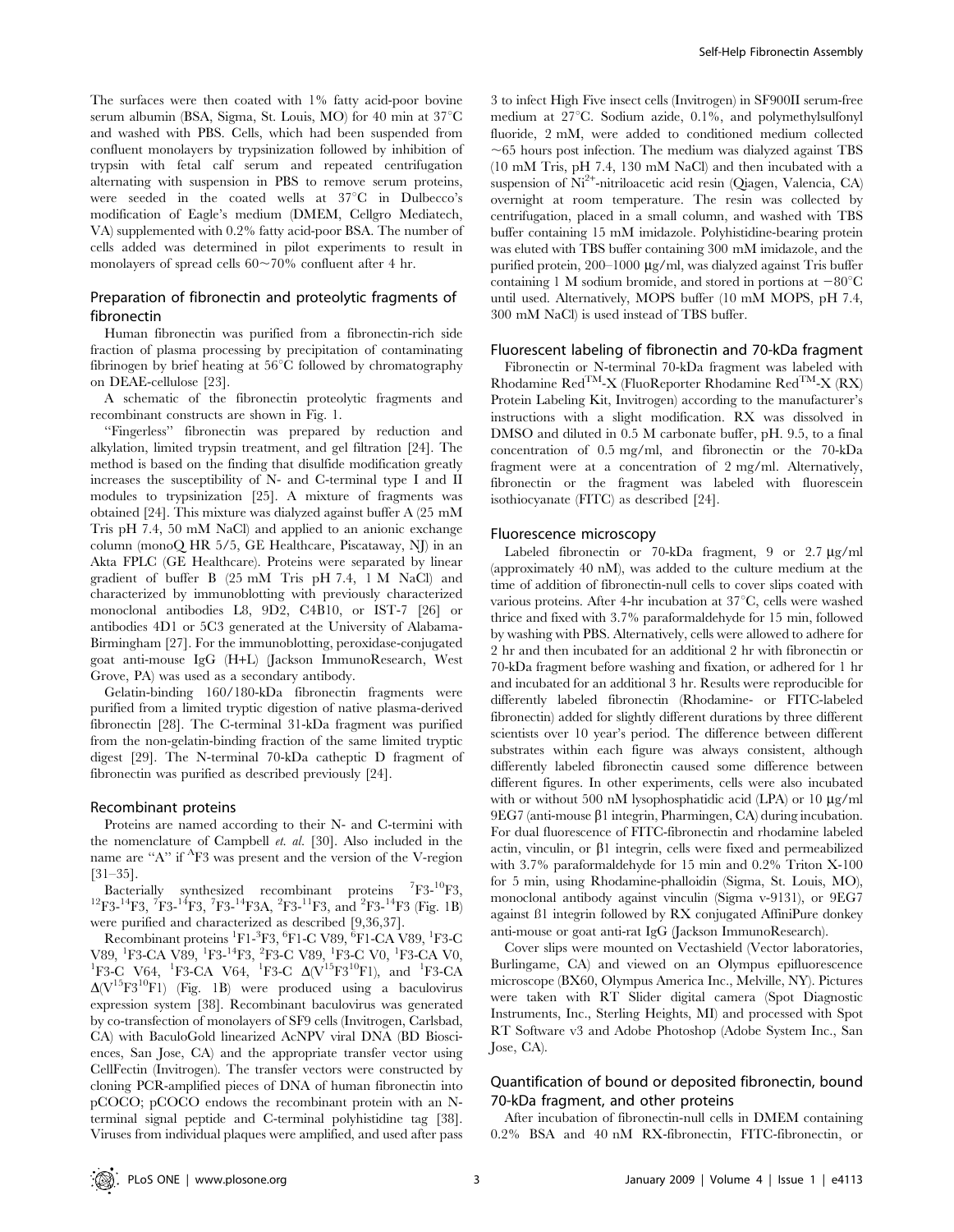FITC-70-kDa fragment at  $37^{\circ}$ C in wells coated with various proteins, cells were lysed with SDS buffer (1% SDS, 50 mM Tris, pH 7.4, 300 mM NaCl, 5 mM EDTA, 1 mM phenylmethyl sulfonyl fluoride, and protease inhibitor cocktail). The lysate proteins were separated by polyacrylamide gel electrophoresis in SDS (SDS-PAGE) and transferred to PVDF membrane (polyvinylidene fluoride, Millipore, Bedford, MA). RX- or FITClabeled proteins were immunoblotted with rabbit anti-tetramethly rhodamine (Invitrogen) or anti-FITC as the primary antibody. Phosphorylated FAK Tyr-397 were immunoblotted with Anti-FAK  $[pY^{397}]$  (Biosource, CA). Rabbit anti-actin (beta and gamma) rabbit polyclonal antibodies or anti-beta actin rabbit polyclonal antibodies (Abcam, Inc. Cambridge, MA), were also added to allow quantification of a ''housekeeping protein'' and normalization of results to amount of lysed cells. Bound primary antibodies were detected with peroxidase-conjugated donkey anti-rabbit IgG (Jackson ImmunoResearch, West Grove, PA), chemiluminescence reagent (Western Lightning<sup>TM</sup>, PerkinElmer Life Sciences, Boston, MA), and Kodak<sup>®</sup> X-Omat AR film (Rochester, NY). Film was scanned (ScanJet 6200C, Hewlett Packard, Mountain View, CA), and band density was analyzed by Scion Image (Scion Corporation, Frederick, MD).

In some experiments, 1% deoxycholate (DOC) plus protease inhibitors [39] were added to the wells for 5 min, after which the DOC-soluble material was removed by careful aspiration. Fibronectin remaining after the extraction was then solubilized with SDS buffer and quantified by immunoblotting as described above. Normalization of DOC-insoluble material was accomplished by immunoblotting of actin in cells in replicate wells that were lysed with SDS without prior extraction.

#### Results

Fibronectin-null cells assemble exogenous fibronectin when adherent to 160/180 kDa tryptic fibronectin fragments or ''fingerless'' fibronectin, but not when adherent to <sup>7</sup>F3-<sup>14</sup>F3 or shorter stretches of type III modules

Because assembly of fibronectin is intimately related to the organization of the intracellular cytoskeleton [40–42], our original hypothesis for why fibronectin-null cells assemble exogenous fibronectin when adherent to a substrate coated with intact fibronectin but not when adherent to the cell-binding domain of fibronectin (modules  ${}^{7}F3-{}^{10}F3$ ) was that the heparin-binding HepII domain (modules  ${}^{12}F3-{}^{14}F3$ ), which enhances formation of actincontaining stress fibers in fibronectin-null cells [22], works alongside modules  ${}^{7}F3^{-10}F3$ . To test the hypothesis,  ${}^{12}F3^{-14}F3$ ,  ${}^{7}F2~^{14}F3$ ,  ${}^{7}F3~^{14}F3$ ,  ${}^{7}F3~^{14}F3$ ,  ${}^{7}F3~^{14}F3$ ,  ${}^{7}F3~^{14}F3$ ,  ${}^{7}F3~^{14}F3$ ,  ${}^{7}F3~^{14}F3$ ,  ${}^{7}F3~^{14}F3$ ,  ${}^{7}F3~^{1$  $F3-^{10}F3$ ,  $^{7}F3-^{14}F3$ , or  $^{7}F3-^{14}F3A$  was tested as substrates. Fibronectin-null cells adhered well to surfaces coated with all except  $^{12}F3$ - $^{14}F3$ , but after adherence the cells still failed to assemble exogenous RX-fibronectin (Fig. 2 and results not shown). As <sup>7</sup> F3-14F3 contains the cell-binding and heparin-binding domains, we concluded that the presence of these integrin- and proteoglycan-binding domains in adsorbed pieces of fibronectin is not sufficient to support fibronectin assembly by adherent fibronectin-null cells.

To explore more broadly for the active region(s), proteolytic fragments of plasma fibronectin were tested as adhesive substrates. A coating of the gelatin-binding 160/180 kDa fragments, produced by limited trypsin digestion of native fibronectin, supported assembly very similarly to assembly supported by a coating of intact fibronectin (Fig. 2). As depicted in Fig. 1A, this mixture has 2 fragments in approximately equal amounts that each lack <sup>1</sup>F1-<sup>5</sup>F1 and are monomeric due to cleavages that



Figure 2. Fibronectin-null cells assemble exogenous fibronectin when adherent to 160/180 kDa fragments or ''fingerless'' fibronectin, but not when adherent to <sup>7</sup>F3-<sup>14</sup>F3 or smaller type III-module containing proteins. Fibronectin-null cells in DMEM containing 0.2% BSA and 9 µg/ml RX-fibronectin were incubated at  $37^{\circ}$ C for 4 hr on cover slips coated with fibronectin,  $753^{10}F3$ ,  $12F3^{14}F3$ ,  $753^{14}F3$ ,  $753^{14}F3$ ,  $753^{14}F3$ ,  $753^{14}F3$ ,  $753^{14}F3$ ,  $753^{14}F3$ ,  $753^{14}F3$ ,  $753^{14}F3$ ,  $753^{14}F3$ ,  $753^{14}F3$ ,  $753^{$  $7$ F3- $14$ F3, 160/180-kDa fragments (160/180 kDa), or "fingerless" Fibronectin; at 3  $\mu$ g/ml. Cells were fixed with paraformaldehyde and observed under the fluorescence microscope. The result is representative of 3 sets of experiments. Bar =  $20 \text{ um}$ . doi:10.1371/journal.pone.0004113.g002

remove the C-terminal inter-chain disulfides [24]. The 160-kDa fragment also lacks a 31-kDa C-terminal segment containing modules <sup>15</sup>F3 and <sup>10</sup>F1-<sup>12</sup>F1 due to tryptic cleavage within the V region [43], whereas the 180-kDa fragment lacks the V region but<br>includes the 31-kDa C-terminal extension containing  $^{15}F3$  and  $^{10}$ F1- $^{12}$ F1; both fragments have the gelatin-binding domain and 14 type III modules [44] (Fig. 1A). Finding activity in the 160/180  $k\overrightarrow{D}$  a fragments demonstrated that modules <sup>1</sup>F1-<sup>5</sup>F1, the extreme C-terminal tail, and a dimeric configuration due to the intersubunit disulfides are not required for supportive activity.

So-called ''fingerless'' fragments, a limited tryptic digest of reduced and alkylated fibronectin produced by a method intended to leave only the trypsin-resistant type III modules intact [25], also were active in supporting fibronectin assembly (Fig. 2). The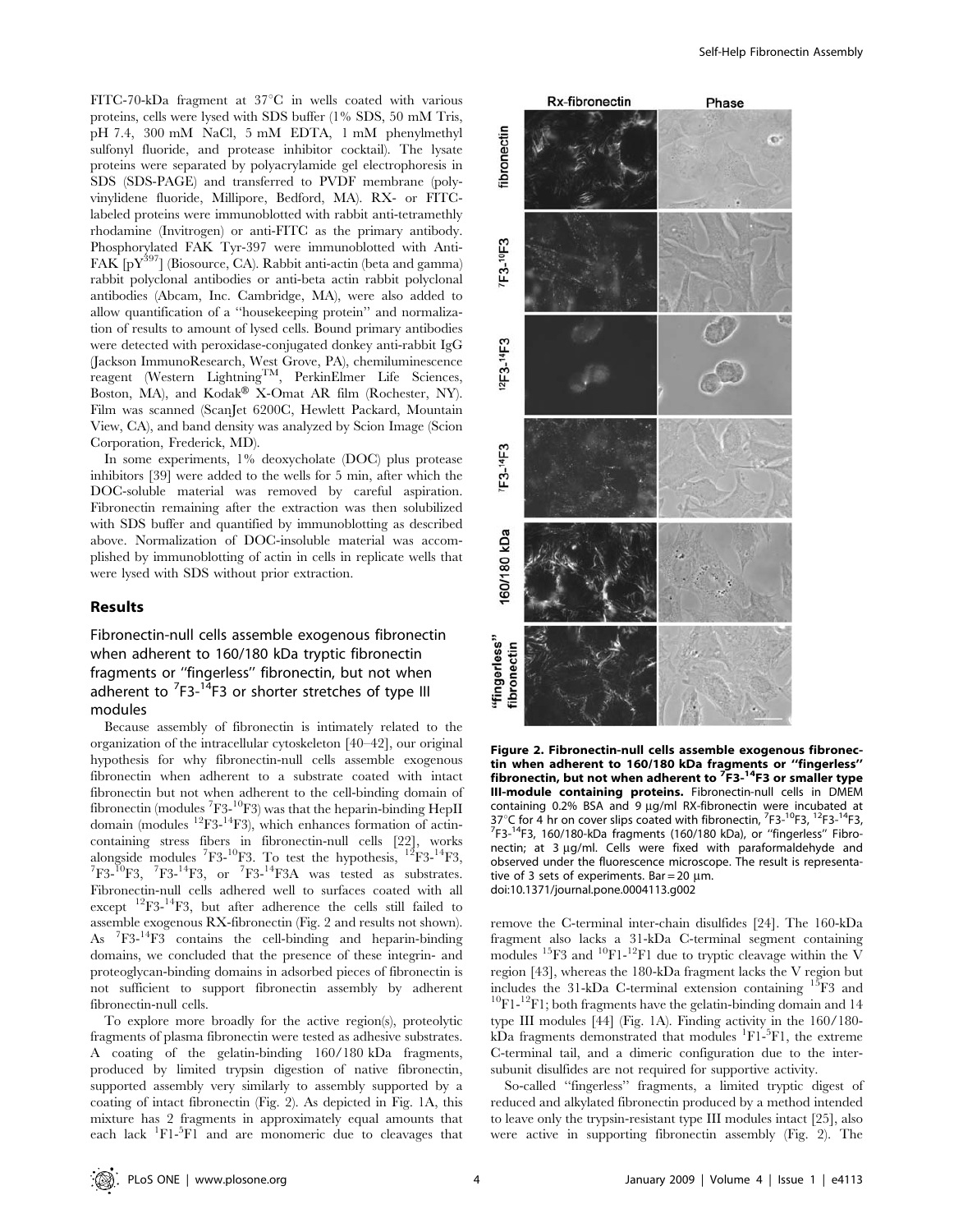

Figure 3. Identification of the fraction of ''fingerless'' fibronectin that supports exogenous fibronectin assembly by fibronectin-null cells as an adherent substrate. (A) ''Fingerless'' fibronectin was separated on a monoQ anionic exchange column. Three major peaks, 1, 2, and 3, were separated by a concentration gradient of NaCl. The likely modular compositions of fibronectin fragments in these peaks based on size and presence of epitopes for monoclonal antibodies are diagrammed in Fig. 1A and discussed in the text. (B) Supportive activity of the separated "fingerless" fibronectin proteins. After 2 hr incubation at 37°C of fibronectin-null cells on cover slips coated with peak 1, 2, or 3 at 3  $\mu$ g/ml, 9  $\mu$ g/ml Rx-fibronectin were added to culture medium, and cells were incubated for an additional 2 hr. Cells were assessed by fluorescence microscopy as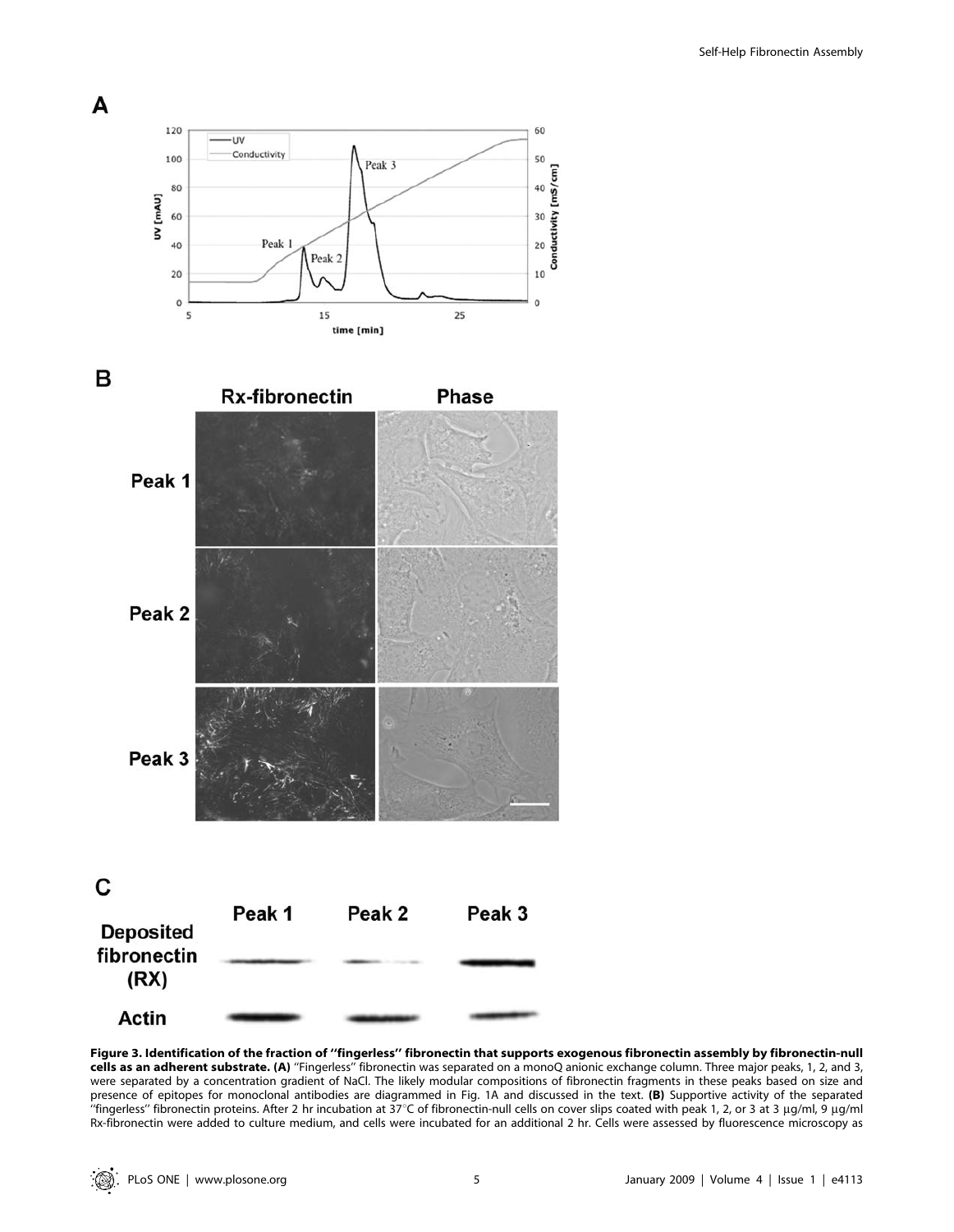described for Fig. 2. Bar = 20 µm. (C) After 4 hr incubation of fibronectin-null cells with 9 µg/ml Rx-fibronectin at 37°C on cover slips coated with Peak 1, 2, or 3 protein, 3 µg/ml, cells were lysed with buffer containing 1% SDS, anti-tetramethly rhodamine IgG fraction and anti-actin (beta and gamma) polyclonal antibody were used for detecting deposited labeled fibronectin and loading control, respectively. All panels are representative of at least 3 sets of experiments. doi:10.1371/journal.pone.0004113.g003

fragment preparation contained a mixture of 180- to 200-kDa fragments when analyzed by SDS-PAGE (results not shown). These could be separated by FPLC (Fig. 3A). The 200-kDa fragment was found in Peak 3, and the smaller fragments were in Peaks 1 and 2 (results not shown). Fragments from all three peaks supported cell adhesion, but only a substrate coated with Peak 3 fragments supported assembly of fibronectin by adherent fibronectin-null cells (Fig. 3B and 3C). The compositions of the separated fragments were therefore determined by immunoblotting with monoclonal antibodies (results summarized in Fig. 1A).



Figure 4. <sup>1</sup>F3 and the C-terminal segment are important and need to be on the same molecule for substrate activity. Assembly of RX-fibronectin by fibronectin-null cells adherent to <sup>6</sup>F1-C V89,  ${}^{1}F3-C$  V89,  ${}^{2}F3-C$  V89,  ${}^{1}F3-{}^{14}F3$ ,  ${}^{1}F1-{}^{3}F3+{}^{2}F3-C$  V89, or  ${}^{15}F3-{}^{14}F3+{}^{2}F3-C$  V89, or  ${}^{1}F3-{}^{14}F3+31$  kDa, 3 µg/ml, was assessed by fluorescence microscopy as described for Fig. 2. The result is representative of 3 sets of experiments. Bar = 20  $\mu$ m. doi:10.1371/journal.pone.0004113.g004

Peak 3 fragments contained epitopes for L8 and 9D2, which recognize <sup>9</sup>F1-<sup>1</sup>F3 and <sup>1</sup>F3, respectively [26], whereas Peak 1 and 2 fragments lacked the epitopes. IST-7, which recognizes 15F3 [26], detected proteins in Peaks 2 and 3. C4B10, which recognizes  $^{12}F3^{-14}F3$  [26], detected the protein in all three peaks. Peak 3 fragments were also recognized by monoclonal antibody 5C3 but not by 4D1. Antibody 5C3 recognizes an epitope in <sup>7</sup>F1-<sup>9</sup>F1, whereas 4D1 recognizes an epitope in <sup>1</sup>F1-<sup>3</sup>F1 (unpublished data). The 5C3 and L8 epitopes were destroyed by reduction of Peak 3 fragments with  $\beta$ -mercaptoethanol (results not shown). Approximately 50% of the protein in Peak 3 was found to bind to gelatinagarose. These results, therefore, were interpreted as showing that a portion of Peak 3 fragments contains <sup>1</sup>F3 and sequences from the gelatin-binding domain whereas Peak 1 and 2 fragments do not. The bands were diffuse even after purification (result not shown), which is compatible with size heterogeneity within each fraction. Further, binding of Peak 3 to gelatin and its recognition by L8 and 5C3, which occur only under non-reduced conditions [26,45] (and results not shown), indicated that at least part of the gelatinbinding domain had not been completely reduced, alkylated, and digested during preparation of the fragments. The incomplete modifications fortuitously generated informative fragments that suggested that <sup>1</sup>F3 and perhaps <sup>7</sup>F1-<sup>9</sup>F1 of the gelatin-binding domain are necessary for the supportive activity of surfaceadsorbed fibronectin fragments on fibronectin assembly.

# <sup>1</sup>F3 and C-terminal modules are necessary for optimal supportive activity

To define the contribution of the gelatin-binding domain and modules <sup>7</sup>F1-<sup>9</sup>F1, <sup>1</sup>F3, <sup>15</sup>F3, and <sup>10</sup>F1-<sup>12</sup>F1; recombinant <sup>6</sup>F1-C V89, <sup>6</sup>F1-CA V89, <sup>1</sup>F3-C V89, <sup>1</sup>F3-CA V89, <sup>1</sup>F3-<sup>14</sup>F3, <sup>2</sup>F3-<sup>14</sup>F3, and <sup>2</sup> F3-C V89 were purified as secreted proteins after baculovirally directed expression (Fig. 1B) and tested as adherent substrates for fibronectin-null cells. The cells assembled exogenous fibronectin equally well when adherent to <sup>6</sup>F1-C V89, <sup>6</sup>F1-CA V89, <sup>1</sup>F3-C V89, or <sup>1</sup>F3-CA V89 (Fig. 4 and results not shown). These results, therefore, demonstrated that the gelatin-binding domain or <sup>7</sup>F1-<sup>9</sup>F1 is not required for supportive activity.

Fibronectin-null cells adherent to <sup>1</sup>F3-C V89, <sup>2</sup>F3-C V89, or  $R_{\rm y}$ -labeled fibronectin, but the F3-14F3 all bound FITC- or Rx-labeled fibronectin, but the fluorescent microscopic images of the bound protein were different for cells on <sup>1</sup>F3-C V89 compared to cells on <sup>1</sup>F3-<sup>14</sup>F3 or <sup>2</sup>F3-C V89 (Fig 4 and Fig 5A). Fibrils associated with cells on <sup>1</sup>F3-C V89 were numerous and aligned in an organized manner perpendicular to the edge of the cell. In contrast, cells on  ${}^{2}F3-C$  V89 or  ${}^{1}F3$ -L<sup>1</sup> $F3$  bound fibronectin in fibrils that were less numerous less <sup>1</sup>F3-<sup>14</sup>F3 bound fibronectin in fibrils that were less numerous, less elongated, and poorly organized.

Proteolytic fibronectin fragments and/or recombinant proteins were mixed together and used as substrates for culture of fibronectin-null cells to test if combinations of proteins containing <sup>1</sup>F3 or the C-terminal modules are as effective as when both determinants of activity are present in the same protein. Cocoating of  ${}^{1}F1-{}^{3}F3$  with  ${}^{2}F3-{}^{1}C$  V89 or of  ${}^{1}F3-{}^{14}F3$  with 31-kDa fragment supported fibronectin assembly only minimally more than substrate coated with  ${}^{2}F3-C$  V89 or  ${}^{1}F3-{}^{14}F3$  alone (Fig. 4). A mix of recombinant <sup>1</sup>F1-<sup>3</sup>F3, recombinant <sup>2</sup>F3-<sup>14</sup>F3, and the 31kDa tryptic fragment that contains  ${}^{15}F3$  and  ${}^{10}F1-{}^{12}F1$  also poorly supported assembly (results not shown).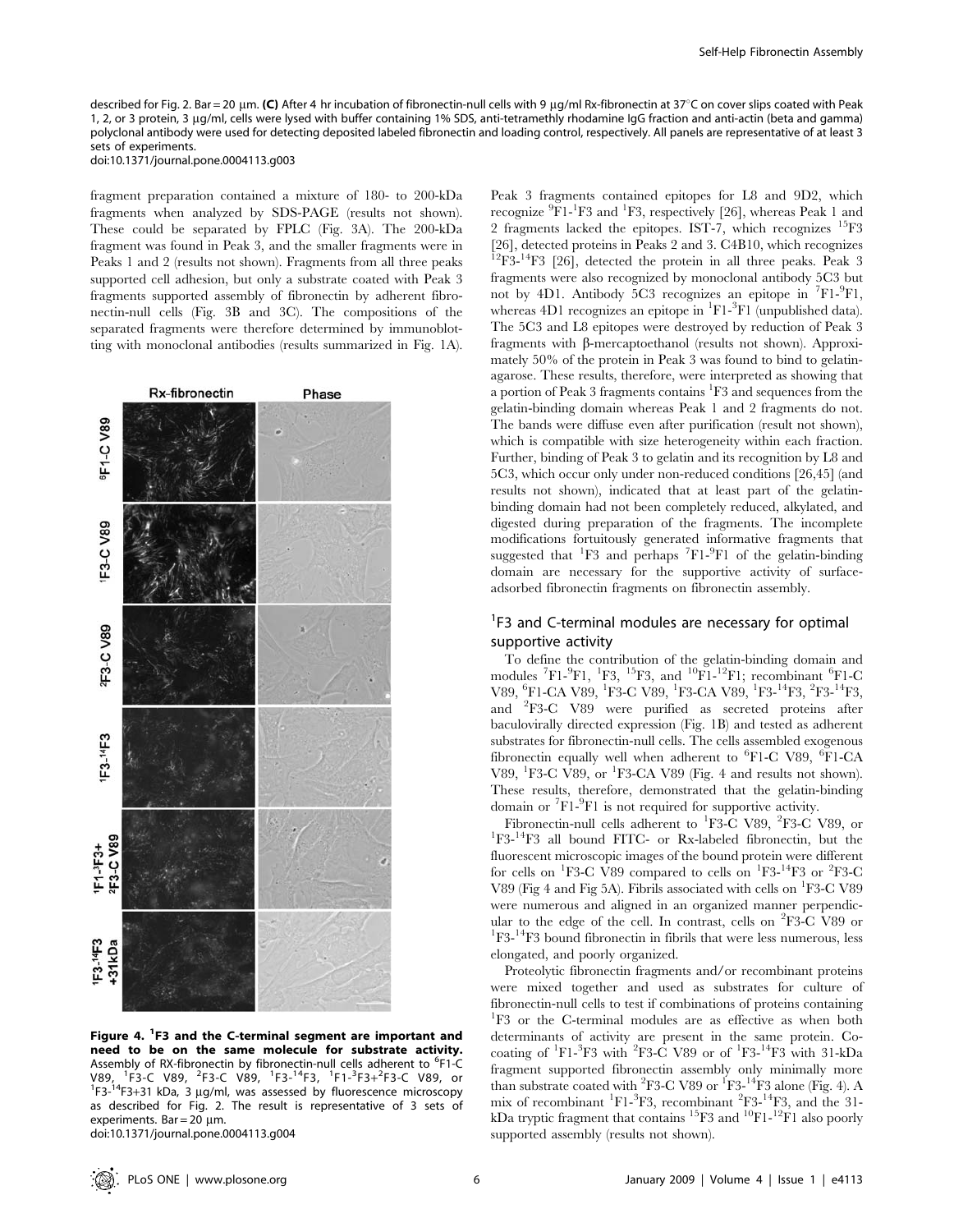

Figure 5. <sup>1</sup>F3 and C-terminal modules enhance supportive activity of fibronectin constructs. Fibronectin (FN) or recombinant fibronectin constructs, 20 nM, were coated on surfaces of coverslips or 24-well tissue culture plates. After 1 hr incubation at 37 $\degree$ C of fibronectin-null cells on the above proteins,  $9 \mu q/ml$  FITC-fibronectin was added to culture medium, and cells were incubated for an additional 3 hr. (A) Cells were assessed by fluorescence microscopy as described for Fig. 2. Bar = 20  $\mu$ m. (B) Assembly of FITC-fibronectin was

assayed by immunoblotting after SDS-PAGE of material left after 5 min extraction with 1% deoxycholate (DOC insoluble FN). Anti-FITC and anti-beta actin polyclonal antibody were used for detecting deposited labeled fibronectin and loading control, respectively. The amount of DOC-insoluble fibronectin was normalized with actin in the total extract using duplicate samples and the relative amount is shown as bar graph. Each bar represents mean with standard error, 3 sets of experiments with duplicates in each  $(n = 6)$ . doi:10.1371/journal.pone.0004113.g005

When the amount of fibronectin present in the deoxycholateinsoluble ECM pool was quantified, more fibronectin was assembled by cells on <sup>1</sup>F3-C V89 or <sup>2</sup>F3-C V89 than by cells on  $^{1}_{153}$ -1<sup>4</sup>F3 or <sup>2</sup>F3-<sup>14</sup>F3 (P<0.01) (Fig. 5B). These results along with F3-<sup>14</sup>F3 or <sup>2</sup>F3-<sup>14</sup>F3 (P<0.01) (Fig. 5B). These results, along with the supportive activities of Peak 3 ''fingerless'' fragments and the mix of 160- and 180-kDa tryptic fragments, provide evidence that <sup>1</sup>F3 and the C-terminal modules are needed for optimal activity.

## Requirements for binding of the 70-kDa N-terminal fragment of fibronectin to cell surface sites of fibronectin assembly are the same as for assembly of intact fibronectin

Binding of the N-terminal 70-kDa fragment of fibronectin to fibroblasts blocks assembly of intact fibronectin [24] and is an accurate indicator of the ability of various manipulations to enhance or diminish fibronectin assembly [11]. When FITClabeled 70-kDa fragment was incubated with fibronectin-null cells adherent to fibronectin, <sup>1</sup>F3-C V89, <sup>2</sup>F3-C V89, <sup>1</sup>F3-<sup>14</sup>F3,<br><sup>2</sup>F3<sup>-14</sup>F3,  $\alpha$ <sup>7</sup>F3<sup>-10</sup>F3: fluorescense misrosceny revealed patterns F3-<sup>14</sup>F3, or <sup>7</sup>F3-<sup>10</sup>F3; fluorescence microscopy revealed patterns of deposition similar to the patterns of deposition of intact fibronectin (Fig. 6A, compare Fig. 6A with Fig. 5A). No binding was seen with cells adherent to  $7F3^{-10}F3$  or  $2F3^{-14}F3$ ; binding occurred with cells adherent to <sup>1</sup>F3-C V89, <sup>1</sup>F3-<sup>14</sup>F3, or <sup>2</sup>F3-C V89; and a substrate of <sup>1</sup>F3-C V89 best mimicked the patterns of binding exhibited by cells adherent to fibronectin. Western blotting demonstrated a hierarchy of binding, greatest for cells adherent to fibronectin and less for cells adherent to <sup>1</sup>F3-C V89,<br><sup>2</sup>F3-C V89,  $\alpha$ <sup>1</sup>F3-<sup>14</sup>F3 (Fig. 6B) F3-C V89, or  ${}^{1}$ F3- ${}^{14}$ F3 (Fig. 6B).

# V region,  $^{15}F3$ , and  $^{10}F1$  are not required for support of fibronectin assembly

To explore the important modules within the C-terminus, recombinant <sup>1</sup>F3-C with alternatively spliced forms of the V region (V0, V64,  $\Delta$ (V<sup>15</sup>F3<sup>10</sup>F1)) were generated with or without the alternatively spliced <sup>A</sup>F3 module (Fig. 1C). Constructs <sup>1</sup>F3-C V0/<sup>1</sup>F3-CA V0 (lacking the V region), <sup>1</sup>F3-C V64/<sup>1</sup>F3-C V64 (contains the V64 version of V region instead of V89 version), and <sup>1</sup>F3-C  $\Delta (V^{15}F3^{10}F1)/$ <sup>1</sup>F3-CA  $\Delta (V^{15}F3^{10}F1)$  (lacking V region, <sup>15</sup>F3, and <sup>10</sup>F1) all supported fibronectin assembly by fibronectinnull cells at the same level (Fig. 7), suggesting that V region,  ${}^{15}F3$ , and 10F1 are not required for support of fibronectin assembly and a variety of sequences may be present immediately C-terminal to 12F3-14F3. Similar results were obtained in 70K binding experiments (results not shown).

## Vinculin-containing focal adhesions co-localize with assembled fibronectin on supportive substrates but are also present on non-supportive substrates

To find out the relationship between assembled fibronectin fibrils and focal adhesions, dual fluorescence microscopy of assembled exogenous FITC-labeled fibronectin fibrils and vinculin stained by monoclonal antibody against vinculin and a Rhodamine-labeled secondary antibody was performed on fibronectin-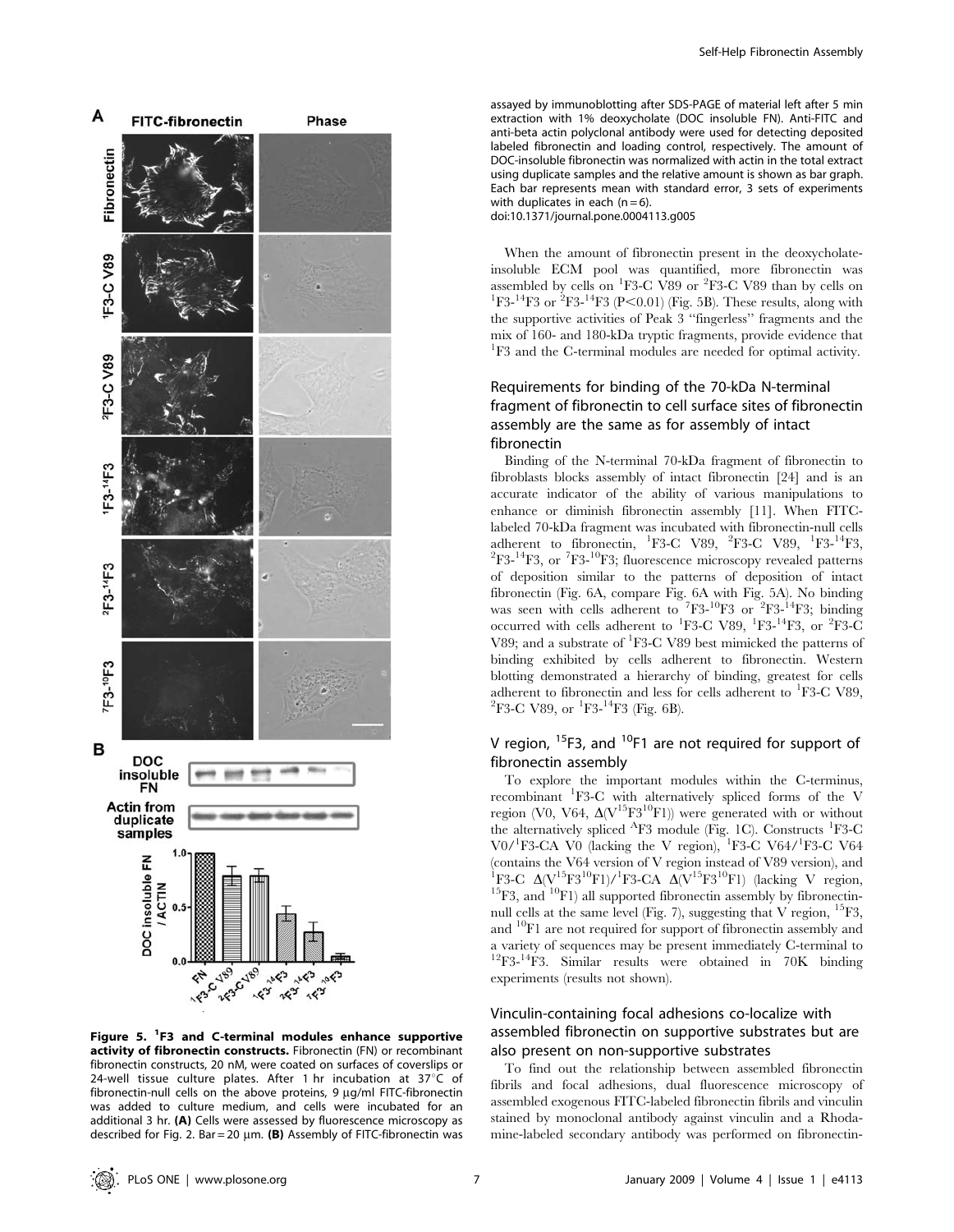

Figure 6. Binding of the 70-kDa N-terminal fibronectin fragment has the same requirement of adherent substrates. Fibronectin (FN) or recombinant fibronectin constructs, 20 nM, were coated on surfaces of coverslips or 24-well tissue culture plates. After 1 hr incubation at 37 $\degree$ C of fibronectin-null cells on the above proteins, 2.7 µg/ml FITC-70-kDa fragment was added to culture medium, and cells were incubated for an additional 3 hr. (A) Cells were assessed by fluorescence microscopy as described for Fig. 2. Bar = 20  $\mu$ m. The result is representative of 3 sets of experiments. (B) Binding of FITC-70-kDa fragment was assayed by immunoblotting after SDS-PAGE of total extracts. Anti-FITC and anti-beta actin polyclonal antibody were used for detecting bound FITC labled 70-kDa fragment and loading control, respectively. The bar graphs represent relative amounts of bound FITC-70 kDa fragment in proportion to fibronectin as adherent substrate after normalization with actin in the same extract and were compiled from 3 experiments as in Fig. 5B ( $n = 6$ ). doi:10.1371/journal.pone.0004113.g006

null cells adherent to various substrates. Cells adherent to fibronectin, <sup>1</sup>F3-C V89, <sup>2</sup>F3-C V89, <sup>1</sup>F3-<sup>14</sup>F3, <sup>2</sup>F3-<sup>14</sup>F3,<br><sup>7</sup>F3-<sup>10</sup>F3, or <sup>1</sup>F1-<sup>3</sup>F3-2<sup>P</sup>F3-C V89, all showed localization of F3- $^{10}$ F3, or  $^{1}$ F1- $^{3}$ F3+ $^{2}$ F3-C V89 all showed localization of vinculin in focal adhesions near the edges of cells (Fig. 8). The increased amount of FITC-Fibronectin assembled by cells adherent to fibronectin or <sup>1</sup>F3-C V89 as compared to cells adherent to <sup>2</sup>F3-C V89, <sup>1</sup>F3-<sup>14</sup>F3, or <sup>1</sup>F1-<sup>3</sup>F3+<sup>2</sup>F3-C V89 colocalized with coalesced vinculin (Fig. 8). However, similar patterns of vinculin-containing focal contacts were present in fibronectin-null cells plated on all constructs, including cells on <sup>2</sup>F3-<sup>14</sup>F3 or <sup>7</sup>F3-<sup>10</sup>F3 that completely lacked assembled FITCfibronectin (Fig. 8).

#### Explorations of mechanisms

The localization of vinculin into focal contacts of both fibronectin-assembly competent and incompetent cells raised questions of whether incompetency can be overcome. LPA is a stimulator of fibronectin assembly, which activates Rho and induces actin stress fiber formation [46]. Fibronectin-null cells adherent to  ${}^{2}F3-{}^{14}F3$  showed an increase in fibronectin assembly when stimulated with 500 nM LPA; however, the increased assembly was much less than on <sup>1</sup>F3-C V89 (results not shown). The same was true when cells were stimulated with  $10 \mu g/ml$  $9EG7$  which activates  $\beta$ 1 integrins [47] or both LPA and  $9EG7$ together; fibronectin assembly by cells on <sup>2</sup>F3-<sup>14</sup>F3 was increased, but the increase was much less than similarly treated cells on <sup>1</sup>F3-C V89 (results not shown). 9EG7 was also used to stain active  $\beta$ 1 integrins. Fibronectin-null cells adherent to <sup>1</sup>F3-C V89 had more active  $\beta$ 1 integrins localizing to the periphery of the cells than cells on <sup>2</sup> F3-C V89, with assembled fibronectin fibrils co-localizing with active  $\beta$ 1 integrins (results not shown). However, for cells on  ${}^{2}F3-{}^{14}F3$ , which could not assemble fibronectin, strong 9EG7 staining occurred at focal adhesions (results not shown). Finally, we found that phosphorylation level of FAK Tyr-397 was the same for fibronectin-null cells adherent to  ${}^{1}F3-C$  V89 or  ${}^{2}F3-{}^{14}F3$ , regardless of assembly time ranging from 15 min to 3 hr (results not shown). Taken together, these results indicate that formation of focal adhesions by interaction with an adhesive protein maybe necessary but it is not sufficient for fibronectin assembly.

## **Discussion**

In short-term assays, fibronectin-null cells assemble exogenous fibronectin when adherent to a substrate coated with intact fibronectin but not when adherent to fibronectin's cell-binding domain (modules  ${}^{7}F3-{}^{10}F3$ ) recognized by  $\alpha 5\beta 1$  and other integrins [12]. We hypothesized that interactions of the adherent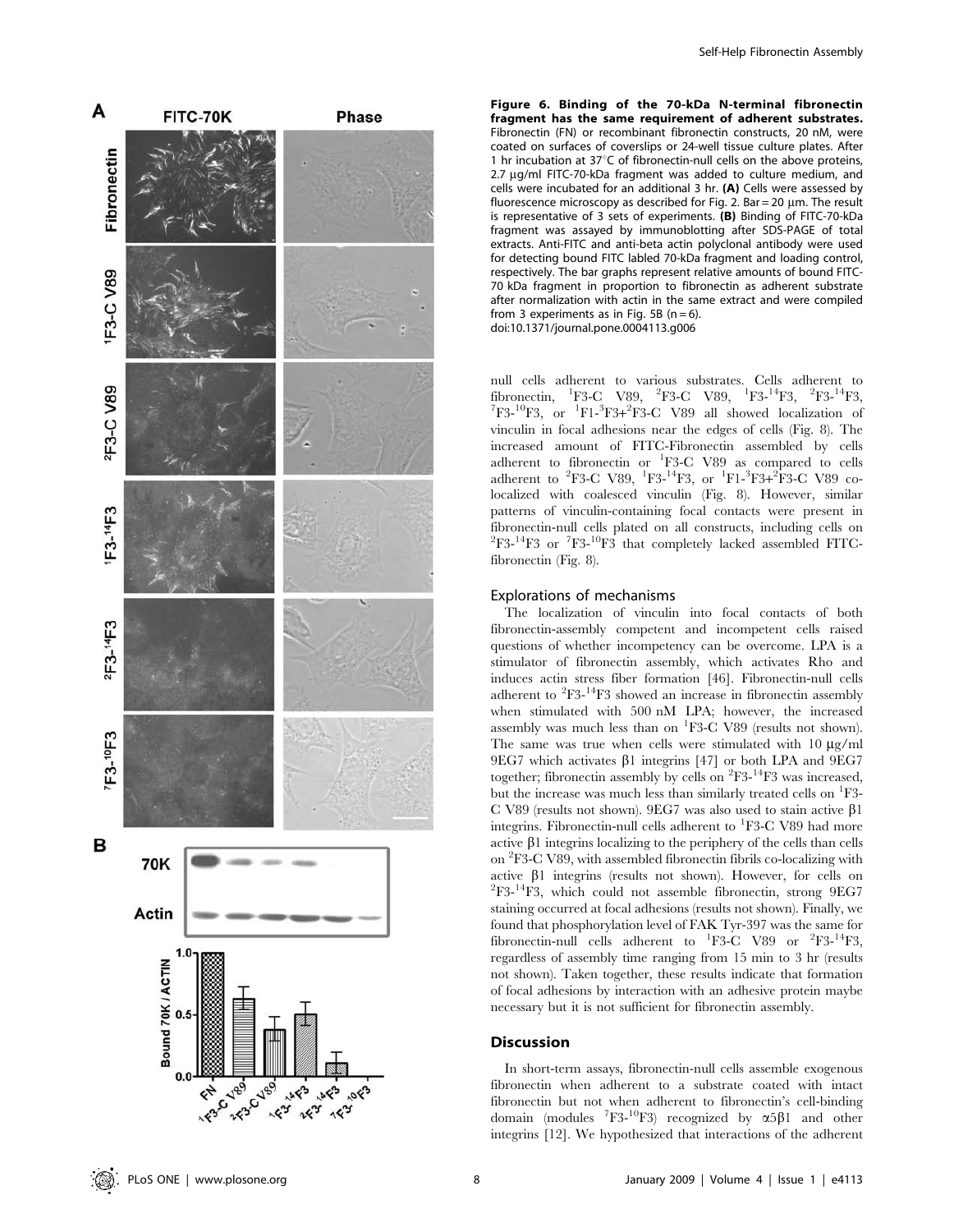

Figure 7. V region,  $15F3$ , and  $10F1$  were not required for support of fibronectin assembly. <sup>1</sup>F3-C V89 or the indicated other recombinant fibronectin constructs, 20 nM, were coated on surfaces of cover slips in 24-well tissue culture plates. After 1 hr incubation at  $37^{\circ}$ C of fibronectin-null cells on the above proteins,  $9 \mu g/ml$  FITC-fibronectin was added to culture medium, and cells were incubated for an additional 3 hr. (A) Cells were assessed by fluorescence microscopy as described for Fig. 2. Bar = 20  $\mu$ m. The result is representative of 3 sets of experiments. (B) Assembly of FITC-fibronectin was assayed by immunoblotting as described for Fig. 5B, 3 sets of duplicate experiments  $(n = 6)$ .

doi:10.1371/journal.pone.0004113.g007

cell with regions of adsorbed fibronectin outside of modules <sup>7</sup>F3-<sup>10</sup>F3 are required for display of the cell surface binding sites that initiate fibronectin assembly. Coatings of various proteolytic fibronectin fragments or recombinant fibronectin segments, each containing <sup>7</sup>F3-<sup>10</sup>F3 and flanking modules, were tested for effects on fibronectin assembly by adherent cells or binding of the Nterminal 70-kDa fragment to assembly sites on these cells. A coating of recombinant <sup>2</sup>F3-<sup>14</sup>F3, which contains the <sup>12</sup>F3-<sup>14</sup>F3 heparin-binding domain as well as the cell adhesion domain, was not effective in supporting fibronectin assembly. Addition of module <sup>1</sup>F3 or C-terminal modules to modules <sup>2</sup>F3-<sup>14</sup>F3 resulted in some activity, and addition of both <sup>1</sup>F3 and the C-terminal modules resulted in a construct, <sup>1</sup>F3-C, that approached the activity of intact fibronectin. Co-coating experiments revealed that the required modules work best when present in the same piece of fibronectin. The fact that <sup>1</sup>F3-C V0, <sup>1</sup>F3-C V64, and <sup>1</sup>F3-C  $\Delta (V^{15}F3^{10}F1)$  all supported fibronectin assembly indicates that the V region,  ${}^{15}F3$ , and  ${}^{10}F1$  are not needed for supportive activity. These results suggest that <sup>1</sup>F3 acts together with fibronectin Cterminal modules to cause adherent cells to assemble fibronectin. There was no requirement for two features that are necessary for soluble fibronectin to be assembled: the N-terminal 70-kDa portion, which directs soluble fibronectin to cell surface assembly sites [11], and a dimeric configuration, which presumably is required to perpetuate ''head-to-tail'' interactions between fibronectin subunits during fibril growth [48]. The grouping of fibronectin modules required for a substrate to support assembly of soluble fibronectin by adherent cells, therefore, is novel and different from the groupings required for optimal cell adhesion or for soluble fibronectin to bind to and become insolubilized at assembly sites.

Are the results due to differences in the conformation in which the purified fragments or recombinant proteins adsorb to surfaces? Pieces of fibronectin that failed to support fibronectin assembly strongly supported cell adhesion per se, demonstrating that the RGD sequence in  $^{10}F3$  of the various adsorbed proteins is available to bind integrins. Similar composition/activity relationships were found for the set of proteolytic fragments and the set of recombinant proteins, even though the recombinant proteins all had the same N- and C-terminal ''tails'' introduced by the cloning strategy [38] as compared to the different and variable surrounding sequences in the fragments generated by limited tryptic digestion of native and of reduced and alkylated fibronectin. Similar effects were seen on glass cover slips and tissue culture dishes. Finally, in results not presented, we coated <sup>1</sup>F3-C V89 or <sup>2</sup>F3-<sup>14</sup>F3 in different coating concentration varying from 5 nM to 80 nM and detected the amount of protein adsorbed to the wells by ELISA using an antibody (MabIII10) recognizing the <sup>10</sup>F3 module. <sup>2</sup>F3-<sup>14</sup>F3 adsorbs similarly as <sup>1</sup>F3-C V89 (results not shown), suggesting the difference in fibronectin assembly is not due to difference in protein adsorption when coating. Thus, the results were consistent despite changing variables that would be expected to influence conformations that proteins adopt upon adsorption to surfaces. We therefore favor the hypothesis that <sup>1</sup>F3-C V89, the 160/180-kDa fragments, or the Peak 3 ''fingerless'' fragments imparts information to adhering cells that is missing in  ${}^{2}F3-{}^{14}F3$  or smaller pieces of fibronectin. Recognition of  ${}^{1}F3$  and the C-terminal region by adhering cells results in a phenotype in which binding sites for the N-terminal region of soluble fibronectin are expressed at specific regions on the surface of the adherent cell.

F3, along with  ${}^{2}F3$ , is known to influence fibronectin assembly in cells expressing fibronectin and is thought to work, at least in part, by mediating fibronectin-fibronectin interactions [26,49–53].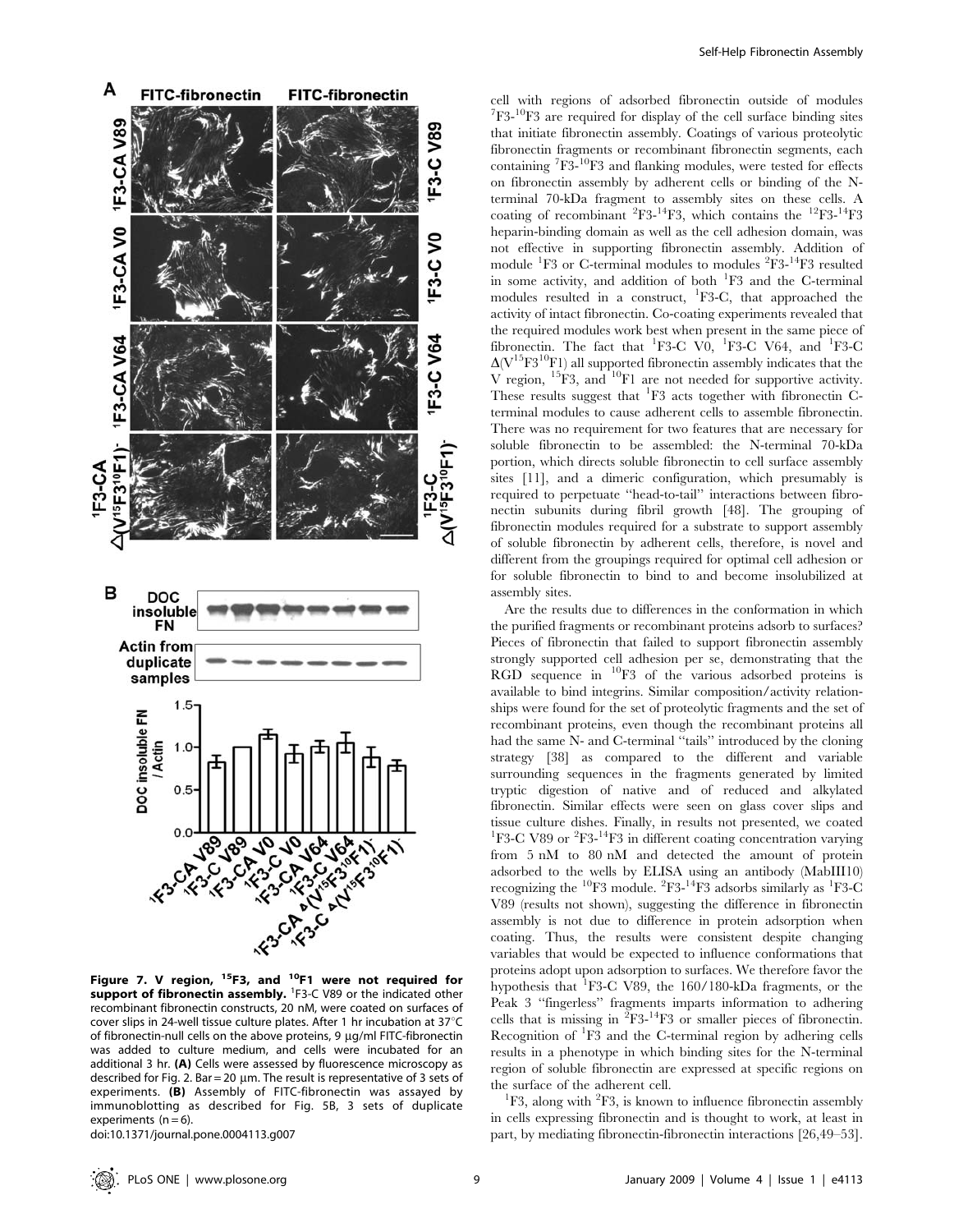

Figure 8. Vinculin co-localizes with assembled fibronectin on supportive substrates. Fibronectin or the indicated recombinant fibronectin constructs, 20 nM, were coated on surfaces of cover slips in 24-well tissue culture plates. After 1 hr incubation of fibronectin-null cells at  $37^{\circ}$ C on adherent substrates, 9  $\mu$ g/ml FITC-fibronectin was

added to culture medium, and cells were incubated for an additional 3 hr. Cells were assessed by fluorescence microscopy as described for Fig. 2. Panels under ''Merge (FITC-FN & vinculin)'' were merged images of vinculin (red) and FITC-FN (green). Panels under ''Vinculin'' or ''Vinculin+FITC-FN'' represent 4-fold enlargement of the white rectangular box. Bar = 20  $\mu$ m. The result is representative of 2 sets of experiments.

doi:10.1371/journal.pone.0004113.g008

Denaturation or mutagenesis of <sup>1</sup>F3 exposes cryptic sites for association with other parts of fibronectin [50,54,55] and formation of a ternary complex with heat-denatured 10F3 and the N-terminal 70-kDa fragment [50,56]. <sup>1</sup>F3 has also been shown to bind to <sup>7</sup>F3 and <sup>15</sup>F3 [54]. Treatment of purified fibronectin in solution with a recombinant protein that contains <sup>1</sup>F3 lacking the N-terminal part of the module results in multimerization of fibronectin [51,57]. The truncated  ${}^{1}F3$  binds to modules  ${}^{1}F3$ - ${}^{3}F3$ and 11F3, probably after a spontaneous opening of these modules [58]. Such spontaneous opening followed by domain swapping may be a key event in assembly of fibronectin fibrils [58]. Force– induced unfolding of <sup>1</sup>F3 and other modules has been considered as a possible step in fibronectin fibril formation [59], and Nterminally truncated <sup>1</sup> F3 has been suggested to mimic an intermediate in a simulated forced unfolding of the intact <sup>1</sup>F3 module [60]. Nevertheless, recombinant rat fibronectin lacking either  ${}^{1}\text{F3}$  or  ${}^{1}\text{F3}$  through  ${}^{7}\text{F3}$  is assembled into fibrils [49,53]. Although these fibrils have some structural differences, this observation indicated that fibronectin-fibronectin interactions mediated by <sup>1</sup>F3 are not essential for formation of fibronectin fibrils.

Identification of <sup>1</sup>F3 as one of the regions in substrate-adsorbed fibronectin required for support of assembly of exogenous fibronectin by adherent cells represents a new activity of <sup>1</sup>F3 in fibronectin assembly. Relating our finding to studies of mutated, truncated, or denatured <sup>1</sup>F3 is difficult because <sup>1</sup>F3-containing proteins in our experiment contained other type III modules, including  ${}^{3}F3, {}^{10}F3,$  and  ${}^{11}F3,$  and were present in the adhesive substratum rather than in solution. In addition, the activity of coatings of pieces of fibronectin containing <sup>1</sup>F3 is mimicked by coatings of laminin [11,12] or type I collagen [61,62].

On fibronectin-null cells, fibril extension occurs on elongated focal adhesions near the cell periphery and the sites where 70K binds [11]. Cells formed similar looking (vinculin-stained) focal adhesions when plated on any of the fibronectin constructs tested. However, cells were only capable of matrix assembly and 70K binding when the construct contained <sup>1</sup>F3 and the C terminus. One possibility is that there is an unknown receptor that recognizes <sup>1</sup>F3 in this context and initiates a signaling pathway that activates matrix assembly. Mechanisms for the action of <sup>1</sup>F3 have been proposed that involve direct interactions with cells [63– 65]. We speculate, therefore, that <sup>1</sup>F3 and unknown regions of laminin and type I collagen engage receptors on adherent cells, generating signals that make the cells competent to assemble fibronectin. Laminin or type I collagen may not necessarily interact with the receptor(s) that recognize(s)  ${}^{1}\text{F3}$  of fibronectin.

Identified receptors in the C-terminal part of fibronectin include  $\alpha$ 4 $\beta$ 1 [66,67], syndecan proteoglycans [68,69], and RGDindependent  $\alpha$ 5 $\beta$ 1 interaction induced by the urokinase plasminogen activator receptor (uPAR) [70,71]. We could not find evidence that integrin  $\alpha$ 4 $\beta$ 1 is an adhesion receptor in the fibronectin-null cells used in the present experiments, i.e., the cells did not adhere to a coating of vascular cell adhesion molecule (VCAM) (results not shown). Syndecans and uPAR are known to influence fibronectin assembly by fibroblasts and bind to  ${}^{12}F3-{}^{14}F3$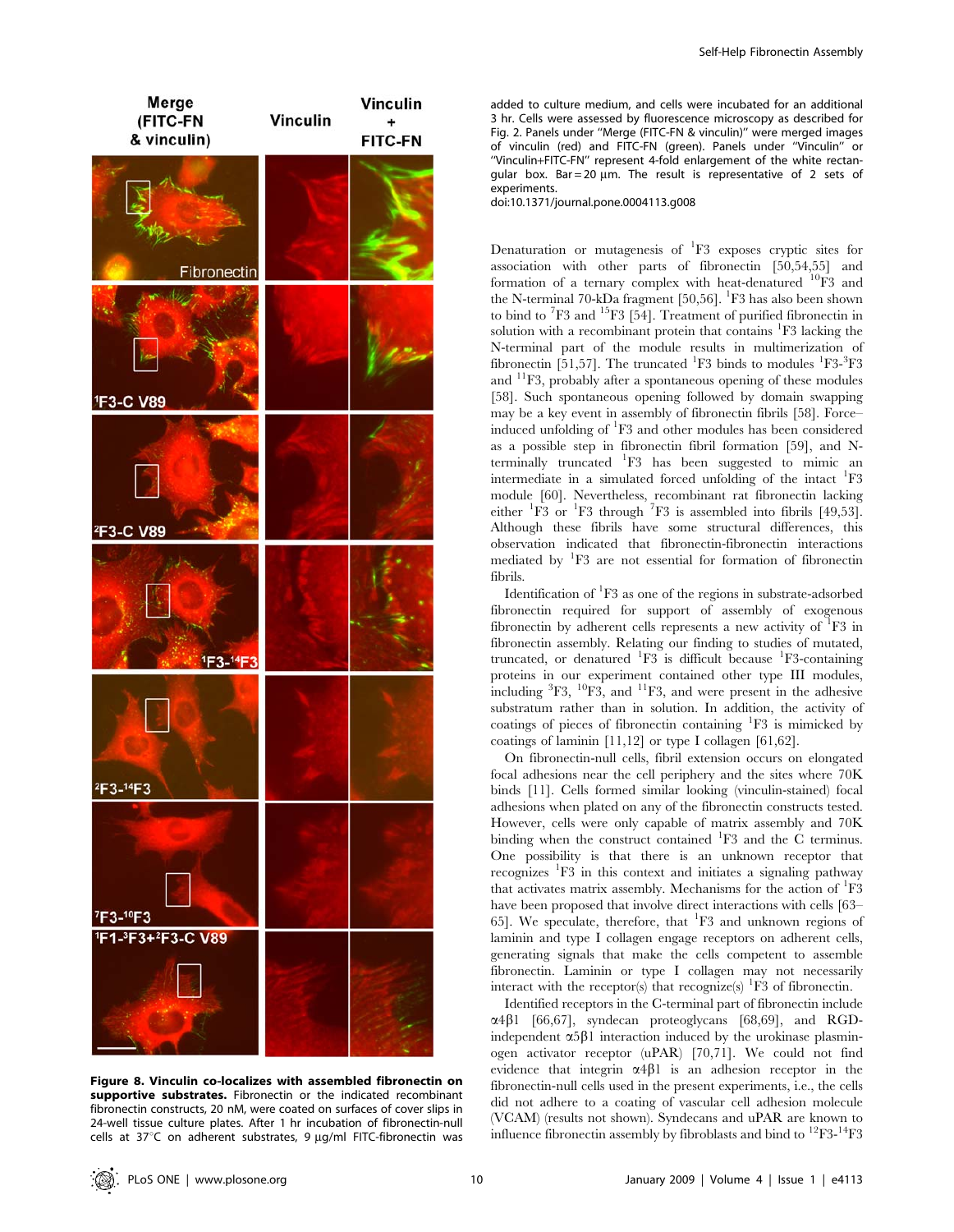or 12F3-15F3 [70–72], respectively. Syndecans act as co-receptors to modulate integrin-mediated cell–matrix adhesion [73], and distinct signal-transduction events appear to follow syndecan ligation by heparin-binding sites in matrix molecules [22]. CHO cells that lack glycosaminoglycan synthesis poorly assemble fibronectin [74]. Cells lacking syndecan-2 are deficient in  $\alpha 5\beta 1$ mediated attachment to fibronectin [75], and cells expressing syndecan-2 without the C-terminal 14 amino acids of the cytoplasmic domain do not assemble fibronectin into a fibrillar matrix [72]. The effect of uPAR on fibronectin cell adhesion also appears to involve  $\alpha 5\beta 1$ , so that  $\alpha 5\beta 1$  recognizes a site in the <sup>12</sup>F3-<sup>15</sup>F3 region under the influence of uPAR [70].

Remarkably, vitronectin, which suppresses fibronectin assembly by adherent cells [9,12–14], engages the same sorts of receptors as fibronectin, i.e., RGD-recognizing integrins, proteoglycans [13], and uPAR [76], and cell adhesion to vitronectin is enhanced by interactions among these receptors [76–78]. One way to explain the suppressive activity of vitronectin is to extend the line of reasoning that seeks to explain supportive activity of adhesive ligands, hypothesizing that a suppressive adhesive ligand may

#### References

- 1. Peters DM, Mosher DF (1987) Localization of cell surface sites involved in fibronectin fibrillogenesis. J Cell Biol 104: 121–130.
- 2. Akiyama SK, Yamada SS, Chen W-T, Yamada KM (1989) Analysis of fibronectin receptor function with monoclonal antibodies: Roles in cell adhesion, migration, matrix assembly, and cytoskeletal organization. J Cell Biol 109: 863–875.
- 3. Fogerty FJ, Akiyama SK, Yamada KM, Mosher DF (1990) Inhibition of binding of fibronectin to matrix assembly sites by anti-integrin  $(\alpha 5\beta 1)$  antibodies. J Cell Biol 111: 699–708.
- 4. Giancotti FG, Ruoslahti E (1990) Elevated levels of the  $\alpha$ 5 $\beta$ 1 fibronectin receptor suppresses the transformed phenotype of chinese hamster ovary cells. Cell 60: 849–859.
- 5. Wennerberg K, Lohikangas L, Gullberg D, Pfaff M, Johansson S, et al. (1996) b1 Integrin-dependent and -independent polymerization of fibronectin. J Cell Biol 132: 227–238.
- 6. Wu C, Keivens VM, O'Toole TE, McDonald JA, Ginsberg MH (1995) Integrin activation and cytoskeletal interaction are essential for the assembly of a fibronectin matrix. Cell 83: 715–724.
- 7. Wu C, Hughes PE, Ginsberg MH, McDonald JA (1996) Identification of a new biological function for the integrin  $\alpha$   $\beta$ <sub>3</sub>: Initiation of fibronectin matrix assembly. Cell Adhes Commun 4: 149–158.
- 8. Hughes PE, Diaz-Gonzalez F, Leong L, Wu C, McDonald JA, et al. (1996) Breaking the integrin hinge. A defined structural constraint regulates integrin signaling. J Biol Chem 271: 6571–6574.
- 9. Zhang Q, Sakai T, Nowlen J, Hayashi I, Fassler R, et al. (1999) Functional  $\beta$ 1 integrins release the suppression of fibronectin matrix assembly by vitronectin. J Biol Chem 274: 368–375.
- 10. Takahashi S, Leiss M, Moser M, Ohashi T, Kitao T, et al. (2007) The RGD motif in fibronectin is essential for development but dispensable for fibril assembly. J Cell Biol 178: 167–178.
- 11. Tomasini-Johansson BR, Annis DS, Mosher DF (2006) The N-terminal 70-kDa fragment of fibronectin binds to cell surface fibronectin assembly sites in the absence of intact fibronectin. Matrix Biol 25: 282–293.
- 12. Bae E, Sakai T, Mosher DF (2004) Assembly of exogenous fibronectin by fibronectin-null cells is dependent on the adhesive substrate. J Biol Chem 279: 35749–35759.
- 13. Hocking DC, Sottile J, Reho T, Fassler R, McKeown-Longo PJ (1999) Inhibition of fibronectin matrix assembly by the heparin-binding domain of vitronectin. J Biol Chem 274: 27257–27264.
- 14. Vial D, McKeown-Longo PJ (2008) PAI1 stimulates assembly of the fibronectin matrix in osteosarcoma cells through crosstalk between the alphavbeta5 and alpha5beta1 integrins. J Cell Sci 121: 1661–1670.
- 15. Sechler JL, Cumiskey AM, Gazzola DM, Schwarzbauer JE (2000) A novel RGD-independent fibronectin assembly pathway initiated by  $\alpha$ 4 $\beta$ 1 integrin binding to the alternatively spliced V region. J Cell Sci 113: 1491–1498.
- 16. Moyano JV, Carnemolla B, Albar JP, Leprini A, Gaggero B, et al. (1999) Cooperative role for activated alpha4 beta1 integrin and chondroitin sulfate proteoglycans in cell adhesion to the heparin III domain of fibronectin. Identification of a novel heparin and cell binding sequence in repeat III5. J Biol Chem 274: 135–142.
- 17. Woods A, Couchman JR (1998) Syndecans: synergistic activators of cell adhesion. Trends Cell Biol 8: 189–192.
- 18. Akimov SS, Krylov D, Fleischman LF, Belkin AM (2000) Tissue transglutaminase is an integrin-binding adhesion coreceptor for fibronectin. J Cell Biol 148: 825–838.

engage a similar set of receptors as are engaged by a supportive ligand but with opposite results. Another possibility is that vitronectin suppression is related to findings that 70K may bind  $\alpha v\beta3$  integrin and initiate fibronectin matrix assembly in the absence of fibronectin's RGD [10].  $\alpha v \beta$ 3 may be activated by the bound 70K or fibronectin and track to the focal adhesion [79]. Thus, if  $\alpha \beta 3$  is, as suggested [10], sequestered by interactions with adsorbed vitronectin, the integrins would not be available to perform the tracking function. One must then explain why cells adherent to laminin, collagen I, and <sup>1</sup>F3-C are able to accomplish for this recruitment, whereas cells adherent to fibronectin constructs lacking <sup>1</sup> F3 and the C-terminal modules are inactive. At present, this remains an enigma.

#### Author Contributions

Conceived and designed the experiments: JX EB QZ DFM. Performed the experiments: JX EB QZ. Analyzed the data: JX EB QZ HPE DFM. Contributed reagents/materials/analysis tools: JX EB QZ DSA HPE DFM. Wrote the paper: JX EB HPE DFM.

- 19. Turner PM, Lorand L (1989) Complexation of fibronectin with tissue transglutaminase. Biochemistry 28: 628–635.
- 20. Curnis F, Longhi R, Crippa L, Cattaneo A, Dondossola E, et al. (2006) Spontaneous formation of L-isoaspartate and gain of function in fibronectin. J Biol Chem 281: 36466–36476.
- 21. Millard CJ, Ellis IR, Pickford AR, Schor AM, Schor SL, et al. (2007) The role of the fibronectin IGD motif in stimulating fibroblast migration. J Biol Chem 282: 35530–35535.
- 22. Saoncella S, Echtermeyer F, Denhez F, Nowlen JK, Mosher DF, et al. (1999) Syndecan-4 signals cooperatively with integrins in a Rho-dependent manner in the assembly of focal adhesions and actin stress fibers. Proc Natl Acad Sci USA 96: 2805–2810.
- 23. Mosher DF, Johnson RB (1983) In vitro formation of disulfide-bonded fibronectin multimers. J Biol Chem 10: 6595–6601.
- 24. McKeown-Longo PJ, Mosher DF (1985) Interaction of the 70,000-mol-wt amino-terminal fragment of fibronectin with the matrix-assembly receptor of fibroblasts. J Cell Biol 100: 364–374.
- 25. Williams EC, Janmey PA, Johnson RB, Mosher DF (1983) Fibronectin. Effect of disulfide bond reduction on its physical and functional properties. J Biol Chem 258: 5911–5914.
- 26. Chernousov MA, Fogerty FJ, Koteliansky VE, Mosher DF (1991) Role of the I-9 and III-1 modules of fibronectin in formation of an extracellular fibronectin matrix. J Biol Chem 266: 10851–10858.
- 27. Cho J, Mosher DF (2006) Enhancement of thrombogenesis by plasma fibronectin crosslinked to fibrin and assembled in platelet thrombi. Blood 107: 3555–3563.
- 28. Mosher DF, Schad PE, Vann JM (1980) Cross linking of collagen and fibronectin by Factor XIIIa. J Biol Chem 255: 1181–1188.
- 29. Smith DE, Mosher DF, Johnson RB, Furcht LT (1982) Immunological identification of two sulfhydryl-containing fragments of human plasma fibronectin. J Biol Chem 257: 5831–5838.
- 30. Campbell ID, Downing AK (1998) NMR of modular proteins. Nat Struct Biol 5 Suppl: 496–499.
- 31. Schwarzbauer JE, Tamkun JW, Lemischka IR, Hynes RO (1983) Three different fibronectin mRNAs arise by alternative splicing within the coding region. Cell 35: 421–431.
- 32. Burton-Wurster N, Borden C, Macleod JN (1998) Expression of the  $(V+C)^T$ Fibronectin isoform is tightly linked to the presence of a cartilaginous matrix. Matrix Biol 17: 193–203.
- 33. Burton-Wurster N, Gendelman R, Chen H, Gu D-N, Tetreault JW, et al. (1999) The cartilage-specific  $(V+C)^{-}$  fibronectin isoform exists primarily in homodimeric and monomeric configurations. Biochem J 341: 555–561.
- 34. Bernard MP, Kolbe M, Weil D, Chu ML (1985) Human cellular fibronectin: comparison of the carboxyl-terminal portion with rat identifies primary structural domains separated by hypervariable regions. Biochemistry 24: 2698–2704.
- 35. Umezawa K, Kornblihtt AR, Baralle FE (1985) Isolation and characterization of cDNA clones for human liver fibronectin. FEBS Lett 186: 31–34.
- 36. Johnson KJ, Sage H, Briscoe G, Erickson HP (1999) The compact conformation of fibronectin is determined by intramolecular ionic interactions. J Biol Chem 274: 15473–15479.
- 37. Leahy DJ, Aukhil I, Erickson HP (1996) 2.0 ?crystal structure of a four-domain segment of human fibronectin encompassing the RGD loop and synergy region. Cell 84: 155–164.